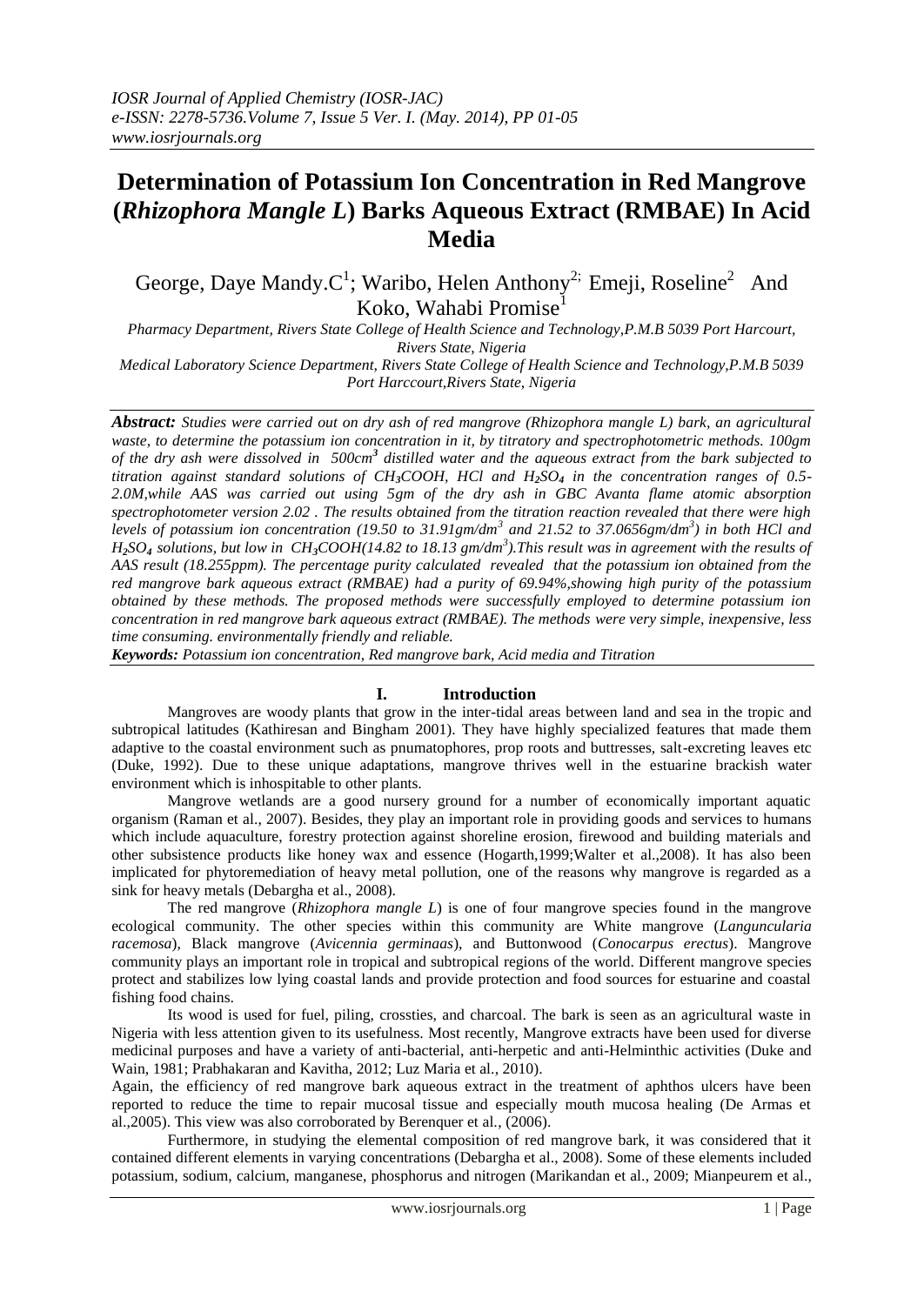2012). The importance of these mineral nutrients to man, soil, plant and chemical industries, can not be overemphasized. Potassium is needed by the body and its deficiency, or hypokalemia, causes a variety of problems, such as fatigue, muscle weakness and cramps, bloating, constipation and abdominal pain.

Medically, it is classified as an electrolyte, meaning it carries an electrical charge and helps to balance sodium levels in the body, by increasing the amount of sodium excreted in urine, thus reducing high levels in the body. Furthermore, it also plays a key role in Osmo-regulation process of water in plants, where it affects water transport in the xylem, maintain high density cell turgid pressure which affects water tolerance, cell elongation for growth and most importantly regulates the opening and closing of the stomata which affects transpiration cooling and carbon dioxide up take for photosynthesis.

Fertilizer and chemical industries also needs potassium and uses it in high quantities. All these sources deplete the normal supply and demand for potassium, hence, the need to find a cheaper, saver, reproductive and environmentally friendly alternative to getting potassium.

Recently, most plant sources have been explored to isolate and determine potassium ion especially in mangrove plants. But enough studies on the determination of potassium ion concentration in aqueous extract of red mangrove bark in acid media is lacking. Therefore, this study is to determine potassium ion concentration in red mangrove (*Rhizophora mangle L*) bark aqueous extract (RMBAE) in both organic acid (CH3COOH), and mineral acids (HCl, and  $H_2SO_4$ ) media.

### **II. Materials And Methods 2.1: Collection And Preparation Of Red Mangrove Bark Aqueous Extract (RMBAE)**

The red mangrove (*Rhizophora mangle L*) bark was obtained commercially from Timber plank market, mile II Diobu, Port Harcourt, Rivers state, Nigeria during the dry season. The collected barks were extensively washed with de-ionized water and air-dried in sun (solar drying) for a few days to remove water content in the sample. The dried sample was then converted to finely granulated ash by burning. A set of accurately weighed 100gm of the finely granulated burnt ash were dissolved in 500cm<sup>3</sup> of de-ionized water, to bring the elements in the ash into solution, and the solution thoroughly stirred and allowed to homogenize for 48 hours. Afterwards, the solutions were filtered using a quantitative whatman filter paper number 41.The filtrates (red mangrove bark aqueous extract) were taken to determine potassium ion concentration by titrating with standard solutions of CH**3**COOH ,HCl, and H**2**SO**<sup>4</sup>** respectively with concentrations (0.5-2.0M),and potassium ion concentrations gotten by calculations. The acids used were of analytical grade.

# **2.2: Spectroscopic Method (AAS).**

## **Procedure for Digestion:**

In order to check for the presence of potassium ion content in the ash of red mangrove bark,

5g of the dry ash sample was weighed using an electronic weighing balance, and put into a beaker; 20ml of 1molar concentration of hydrochloric acid (HCl) was introduced into the beaker for the extraction of available minerals or metal. Thereafter, it was set on an electric heating mantle to heat to near dryness. The heated sample was allowed to cool; then it was filtered using a filter paper (Whiteman no 41), funnel and a calibrated measuring cylinder. Distilled water was added to make up to 50ml, after which the filtrate was transferred into a sample bottle. And was aspirated into the atomic absorption spectrophotometer using GBC avanta flame atomic absorption spectrophotometer version 2.02 and the result obtained is shown in table 2.

| Table 1: Physical parameters of the Red mangrove bark aqueous extract (RMBAE). |                            |                                |  |  |  |  |  |
|--------------------------------------------------------------------------------|----------------------------|--------------------------------|--|--|--|--|--|
| S/N                                                                            | <b>RMBAE</b>               | <b>Observations</b>            |  |  |  |  |  |
|                                                                                | Color of solution          | Umber                          |  |  |  |  |  |
|                                                                                | <b>Touch of solution</b>   | <b>Very slippery</b>           |  |  |  |  |  |
|                                                                                | Test with red litmus paper | Turns red litmus paper to blue |  |  |  |  |  |

**III. Results Table 1: Physical parameters of the Red mangrove bark aqueous extract (RMBAE**).

| Table 2: AAS result of the measured potassium concentration in dry ash of red mangrove bark. |                               |  |  |  |  |
|----------------------------------------------------------------------------------------------|-------------------------------|--|--|--|--|
| <b>SAMPLE</b>                                                                                | POTASSIUM CONCENTRATION (PPM) |  |  |  |  |
| Dry ash of red mangrove bark(DARMB)                                                          | 18,255,00                     |  |  |  |  |

| Tuble of Kesules of the attoil of CH3COOH with Tooglobochi Kembind |                                          |                                                  |                                           |                                     |                              |                                                     |                 |
|--------------------------------------------------------------------|------------------------------------------|--------------------------------------------------|-------------------------------------------|-------------------------------------|------------------------------|-----------------------------------------------------|-----------------|
| <b>Molarity of</b><br>Acid<br>(M)                                  | Volume of<br>Acid<br>(Vcm <sup>3</sup> ) | Volume of<br><b>RMBAE</b><br>(Vcm <sup>3</sup> ) | <b>Molarity of</b><br><b>RMBAE</b><br>(M) | Conc.<br><b>RMBAE</b><br>$(g/dm^3)$ | Conc.<br>$K^+$<br>$(g/dm^3)$ | $%$ purity<br>both in<br>$1000/500$ cm <sup>3</sup> | $%$ of<br>$k^*$ |
| 0.5                                                                | 19.00                                    | 25                                               | 0.3800                                    | 21.2800                             | 14.8200                      | 69.64                                               | 38.00           |

# **Table 3: Results of titration of CH**3**COOH with 100g/500cm<sup>3</sup> RMBAE**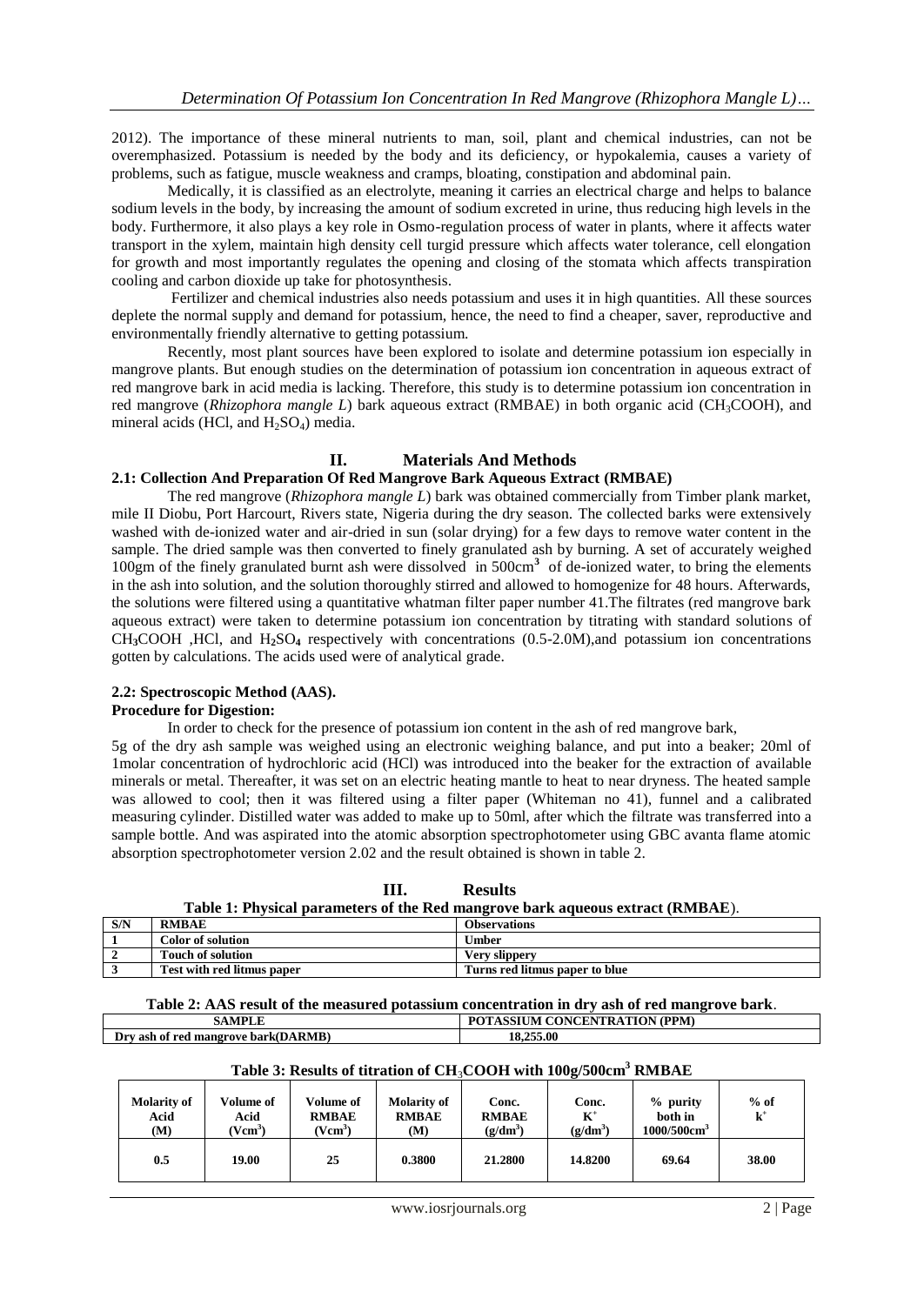| 1.0 | 10.375 | 25 | 0.4150 | 23.2400 | 16.1851 | 69.64 | 41.50 |
|-----|--------|----|--------|---------|---------|-------|-------|
| 1.5 | 6.6667 | 25 | 0.4002 | 22.4112 | 15.6078 | 69.64 | 40.02 |
| 2.0 | 5.8125 | 25 | 0.4650 | 26.0400 | 18.1350 | 69.64 | 46.50 |

| <b>Molarity of</b><br>Acid<br>(M) | Volume of<br>Acid<br>(Vcm <sup>3</sup> ) | Volume of<br><b>RMBAE</b><br>(Vcm <sup>3</sup> ) | <b>Molarity of</b><br><b>RMBAE</b><br>(M) | Conc.<br><b>RMBAE</b><br>$(g/dm^3)$ | Conc.<br>$\mathbf{K}^+$<br>$(g/dm^3)$ | $%$ purity<br>$($ %) | $%$ of<br>$k^+$ |
|-----------------------------------|------------------------------------------|--------------------------------------------------|-------------------------------------------|-------------------------------------|---------------------------------------|----------------------|-----------------|
| 0.5                               | 25.00                                    | 25                                               | 0.500                                     | 28.0000                             | 19.5000                               | 69.64                | 50.00           |
| 1.0                               | 15.33                                    | 25                                               | 0.6132                                    | 34.3392                             | 23.8992                               | 69.64                | 61.32           |
| 1.5                               | 13.64                                    | 25                                               | 0.8182                                    | 45.8201                             | 31.9100                               | 69.64                | 81.82           |
| 2.0                               | 7.26                                     | 25                                               | 0.5808                                    | 32.5248                             | 22,6512                               | 69.64                | 58.08           |

# **Table 4: Results of titration of HCl with 100g/500cm<sup>3</sup> RMBAE**

# **Table 5: Results of titration of H2SO<sup>4</sup> with 100g/500cm<sup>3</sup> RMBAE**

| <b>Molarity of</b><br>Acid<br><b>(M)</b> | Volume of<br>Acid<br>(Vcm <sup>3</sup> ) | <b>Volume of</b><br><b>RMBAE</b><br>(Vcm <sup>3</sup> ) | <b>Molarity of</b><br><b>RMBAE</b><br>(M) | Conc.<br><b>RMBAE</b><br>$(g/dm^3)$ | Conc.<br>$K^+$<br>$(g/dm^3)$ | $%$ purity<br>$($ %) | $%$ of<br>$\mathbf{k}^+$ |
|------------------------------------------|------------------------------------------|---------------------------------------------------------|-------------------------------------------|-------------------------------------|------------------------------|----------------------|--------------------------|
| 0.5                                      | 13.80                                    | 25                                                      | 0.5520                                    | 30.9120                             | 21.5280                      | 69.64                | 55.20                    |
| 1.0                                      | 7.25                                     | 25                                                      | 0.5800                                    | 32.4800                             | 22.6200                      | 69.64                | 58.00                    |
| 1.5                                      | 5.93                                     | 25                                                      | 0.7122                                    | 39.8496                             | 27.7524                      | 69.64                | 71.22                    |
| 2.0                                      | 5.94                                     | 25                                                      | 0.9504                                    | 53.2224                             | 37.0656                      | 69.64                | 95.04                    |

# **Table 6: Summary of Potassium ion Concentration, Percentages and Percentage Purity in 100g/500cm<sup>3</sup> RMBAE**

| <b>Molarity</b><br><b>Of Acid</b><br>(M) | <b>CH<sub>3</sub>COOH</b><br>Conc.0f $k^+$<br>$(g/dm^3)$ | HCl<br>Conc.0f $k^+$<br>$(g/dm^3)$ | $H_2SO_4$<br>Conc.0f $k^+$<br>$(g/dm^3)$ | % purity<br>In $500 \text{cm}^3$ | <b>CH<sub>3</sub>COOH</b><br>$%$ of $k^+$<br>conc. $(g/dm^3)$ | <b>HCl</b><br>$%$ of $k^+$ conc.<br>$(g/dm^3)$ | $H_2SO_4$<br>$%$ of $k^+$ conc.<br>$(g/dm^3)$ |
|------------------------------------------|----------------------------------------------------------|------------------------------------|------------------------------------------|----------------------------------|---------------------------------------------------------------|------------------------------------------------|-----------------------------------------------|
| 0.5                                      | 14.8200                                                  | 19.5000                            | 21.5280                                  | 69.64                            | 38.00                                                         | 50.00                                          | 55.20                                         |
| 1.0                                      | 16.1851                                                  | 23.8992                            | 22.6200                                  | 69.64                            | 41.50                                                         | 61.32                                          | 58.00                                         |
| 1.5                                      | 15.6078                                                  | 31.9100                            | 27.7524                                  | 69.64                            | 40.02                                                         | 81.82                                          | 71.22                                         |
| 2.0                                      | 18.1350                                                  | 26.6512                            | 37.0656                                  | 69.64                            | 46.50                                                         | 58.08                                          | 95.04                                         |

# **Table 7: Results of Titrimetric Analysis of potassium ion Concentration in RMBAE with Statistical Evaluation**  $(n = 4)$  **in acid media** (CH<sub>3</sub>COOH, HCl and H<sub>2</sub>SO<sub>4</sub>)

| Acids          | $Mean \pm S.D$       |        | Coefficient of standard error |  |
|----------------|----------------------|--------|-------------------------------|--|
| <b>CH3COOH</b> | $16.1870 \pm 1.4140$ | 0.0757 | 0.7071                        |  |
| HCl            | $25.4901 \pm 5.1954$ | 0.1765 | 2.5977                        |  |
| $H_2SO_4$      | $27.2415 \pm 7.0893$ | 0.2254 | 3.5447                        |  |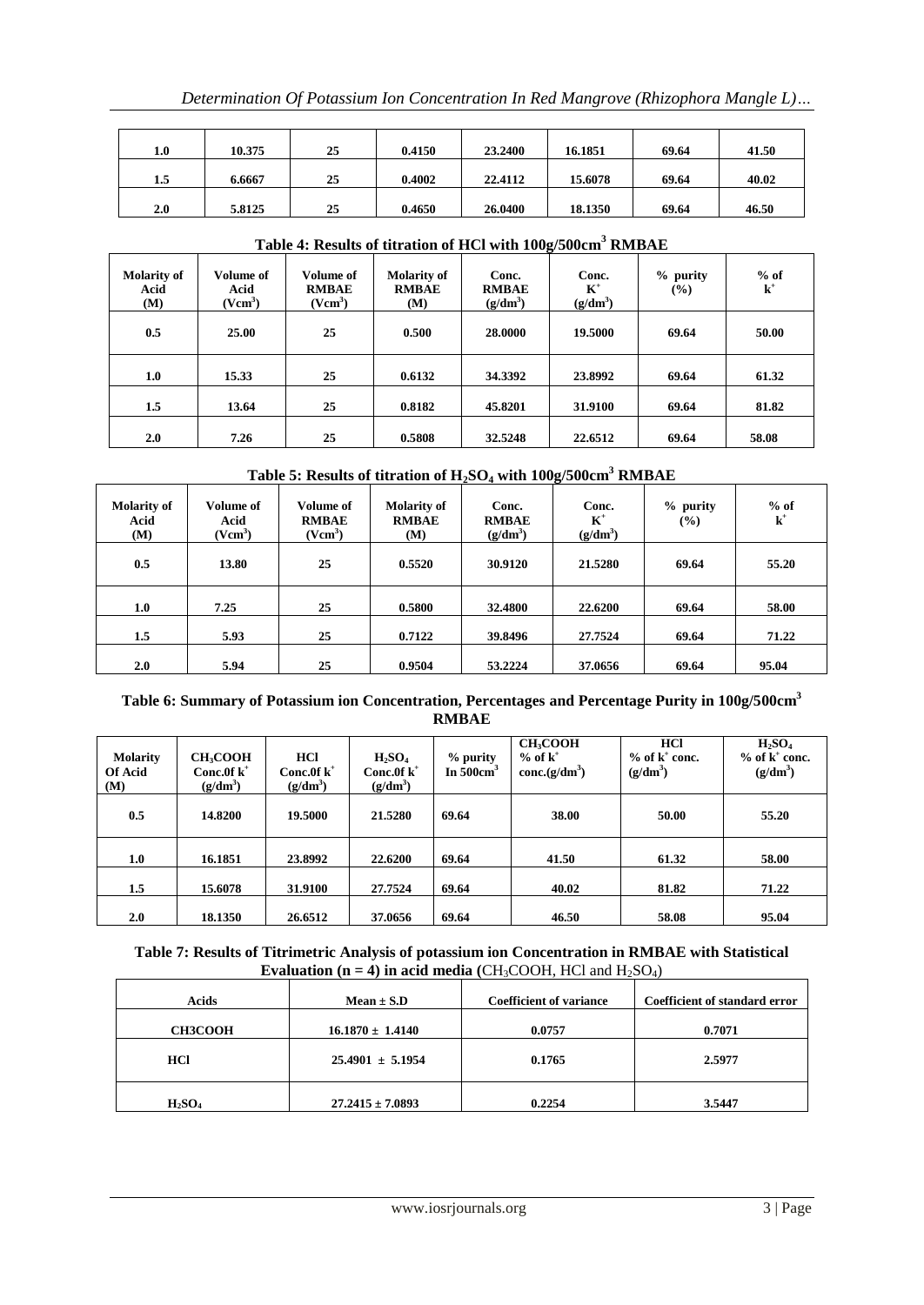## **IV. Discussion**

The results in table 1 were in agreement with the known physical properties of a base, thus confirming that the aqueous extract from the red mangrove bark is a base (KOH). This also corroborated the previous work done by George et al.,(2014).

The AAS result further confirmed the presence of potassium ion in reasonably high quantities or concentrations in parts per million (PPM) in the red mangrove bark dry ash (DARMB),which is in agreement with other works done (Manikandan et al.,2009;George et al.,2014 and Mianpeuren et al.,2012). Furthermore, from tables  $3 - 5$ , it was observed that the concentrations of potassium ion increased from  $14.82$  g/dm<sup>3</sup> to 18.1350g/dm**<sup>3</sup>** in CH**3**COOH, 19.50g/dm**<sup>3</sup>** to 31.91g/dm**<sup>3</sup>** in HCl and 21.528g/dm**<sup>3</sup>** to 37.0656g/dm**<sup>3</sup>** in H**2**SO**<sup>4</sup>** respectively, as the acid concentration increased from  $0.5 - 2M$  (CH<sub>3</sub>COOH),  $0.5 - 1.5M$  (HCl) and then reduced at 2M, but in H<sub>2</sub>SO<sub>4</sub> increased from  $0.5 - 2M$ . The result also showed that 1.5M HCl, 2M (CH<sub>3</sub>COOH) and H**2**SO**<sup>4</sup>** ) concentrations gave the highest amount of potassium ion concentrations in the acid range studied. The result also revealed that the organic acid (CH**3**COOH) gave the lowest amount of potassium ion compared to the mineral acids (HCl and  $H_2SO_4$ ) in the concentration range studied.

The low amount of potassium ion in CH**3**COOH could be attributed to the partial or incomplete dissociation or ionization of CH**3**COOH, to form CH**3**COO**-**and H**<sup>+</sup>** . The CH**3**COO**-**spectator ion readily combines with potassium to form a water soluble complex of potassium acetate (CH**3**COOK) which remained in solution. This complex formed reduces the total amount of  $K^+$  available in the aqueous solution and exposes only a little fraction of the expected total available K**<sup>+</sup>** in solution, hence, the low concentrations obtained.

On the other hand, the high amount of potassium ion concentrations in the mineral acids could be attributed to the ability of the mineral acids to undergo complete ionization or dissociation in water to react with the KOH in RMBAE to produce KCl and K**2**SO**<sup>4</sup>** salts and water only as neutralization products. The KCl and K**2**SO**<sup>4</sup>** further dissociates in solution to form  $K^{\dagger}/CI$  and  $2K^{\dagger}/SO_4^2$  spectator ions, thus exposing much of potassium ions in the uncombined form in solution.

Again, the inability of  $K^+$  as spectator ion to be solvated by water and other negative ions present in solution had been implicated (George et al.,2014) .However,H**2**SO**<sup>4</sup>** gave the best or highest potassium ions than HCl, this could be attributed to the stoichiometry and ionization steps of the acids. The basicity of the acid is another important reason for the observed results in the mineral acids. H**2**SO**<sup>4</sup>** with a basicity of two gave the highest potassium ion concentration of 37.0656g/dm**<sup>3</sup>** (95%) compared to 31.91g/dm**<sup>3</sup>** (81.82%) 0f HCl with a basicity of one.

Furthermore, neutralization steps of the acids also played a major role. The polyprotic acid (H**2**SO**4**) has two neutralization steps while the monoprotic acid (HCl) has only one neutralization step. For H**2**SO**4**, the neutralization steps are shown below:

 $H_2SO_4 + OH \rightarrow HSO_4 + H_2O$  step (1).

 $HSO_4 + OH \rightarrow SO_4^2 + H_2O$  step (II).

From the above equations, it means that two moles of KOH would be required to completely neutralize one mole of H**2**SO**4**. Thus, for complete neutralization to take place, more moles of potassium ion will be exposed, hence, the observed result in H<sub>2</sub>SO<sub>4</sub>.

For HCl, the neutralization step is shown below:

$$
HCl + OH^{\cdot} \rightarrow Cl^{\cdot} + H_2O \qquad \text{step (1)}.
$$

Similarly, for complete neutralization to take place, equimolar amounts of HCl and KOH is required, hence, the observed results being lower than that of H<sub>2</sub>SO4 that needed two moles of KOH.

The ability of acids to protonate tannin surfaces contained in red mangrove bark aqueous extract has been reported (Seey et al., 2012 and Karamac, 2009). These positively charged surfaces easily bond with anionic compounds like OH- present in solution but repel cations such as potassium, due to columbic forces of attraction, thus exposing more of potassium in the red mangrove bark aqueous extract. The equation of repulsion is shown below:

$$
SUR-OH + H_3O^+ \rightarrow SUR-OH_2^+ + H_2O \qquad \text{equ (1)}
$$

Where SUR-OH denotes the surface of the tannins. These protonated tannins that are positively charged, bonds with anionic compounds like OH- present in solution, in this form:

 $SUR$ - $OH_2^+$  +  $OH \rightarrow SUR$ - $OH_2$ + $OH^$  $equ(II).$